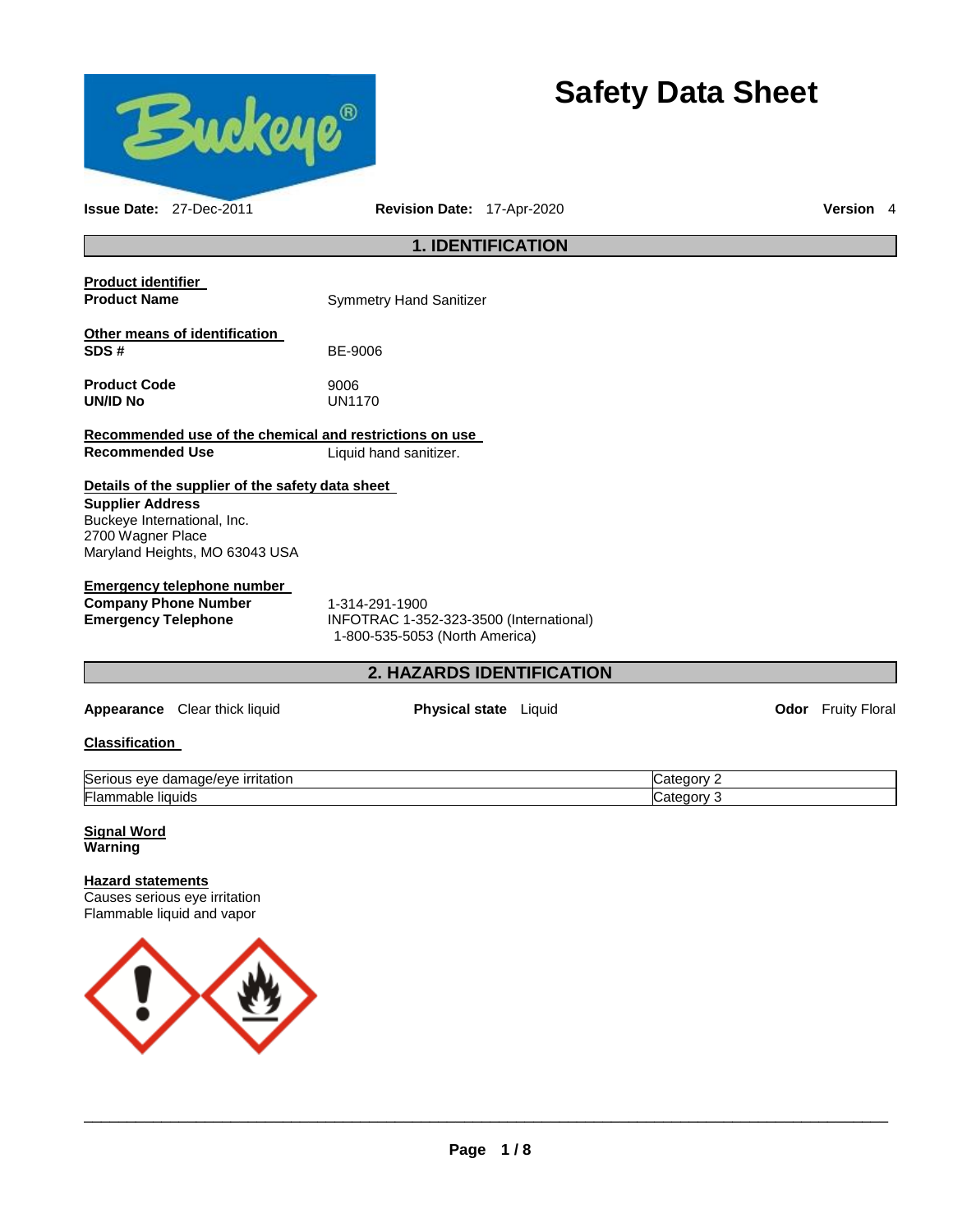# **Precautionary Statements - Prevention**

Wash face, hands and any exposed skin thoroughly after handling Wear protective gloves/protective clothing/eye protection/face protection Keep away from heat/sparks/open flames/hot surfaces. — No smoking Keep container tightly closed Ground/bond container and receiving equipment Use only non-sparking tools Take precautionary measures against static discharge Use explosion-proof equipment

### **Precautionary Statements - Response**

IF IN EYES: Rinse cautiously with water for several minutes. Remove contact lenses, if present and easy to do. Continue rinsing If eye irritation persists: Get medical advice/attention IF ON SKIN (or hair): Remove/Take off immediately all contaminated clothing. Rinse skin with water/shower In case of fire: Use CO2, dry chemical, or foam for extinction

\_\_\_\_\_\_\_\_\_\_\_\_\_\_\_\_\_\_\_\_\_\_\_\_\_\_\_\_\_\_\_\_\_\_\_\_\_\_\_\_\_\_\_\_\_\_\_\_\_\_\_\_\_\_\_\_\_\_\_\_\_\_\_\_\_\_\_\_\_\_\_\_\_\_\_\_\_\_\_\_\_\_\_\_\_\_\_\_\_\_\_\_\_

#### **Precautionary Statements - Storage**

Store in a well-ventilated place. Keep cool

#### **Precautionary Statements - Disposal**

Dispose of contents/container to an approved waste disposal plant

#### **Other hazards**

Toxic to aquatic life with long lasting effects

# **3. COMPOSITION/INFORMATION ON INGREDIENTS**

| $   -$<br>---<br>пане<br>нса | ÷Δ.<br>'NC | $\mathbf{0}$<br>W٤<br>nτ<br>70           |
|------------------------------|------------|------------------------------------------|
| - - -<br>thvi<br>onoi<br>--  | -64        | $\sim$ $\sim$<br>26<br>65.Z <sub>b</sub> |

\*\*If Chemical Name/CAS No is "proprietary" and/or Weight-% is listed as a range, the specific chemical identity and/or percentage of composition has been withheld as a trade secret.\*\*

# **4. FIRST AID MEASURES**

#### **Description of first aid measures**

| <b>Eve Contact</b>                                          | Rinse immediately with plenty of water, also under the eyelids, for at least 15 minutes. Call<br>a physician if irritation persists.  |
|-------------------------------------------------------------|---------------------------------------------------------------------------------------------------------------------------------------|
| <b>Skin Contact</b>                                         | If skin irritation occurs, rinse affected area with water.                                                                            |
| <b>Inhalation</b>                                           | Remove to fresh air.                                                                                                                  |
| Ingestion                                                   | Drink 2-3 large glasses of water. Do NOT induce vomiting. Call a physician. Never give<br>anything by mouth to an unconscious person. |
| Most important symptoms and effects, both acute and delayed |                                                                                                                                       |
| <b>Symptoms</b>                                             | Contact may cause irritation and redness.                                                                                             |
|                                                             | Indication of any immediate medical attention and special treatment needed                                                            |
| <b>Notes to Physician</b>                                   | Treat symptomatically.                                                                                                                |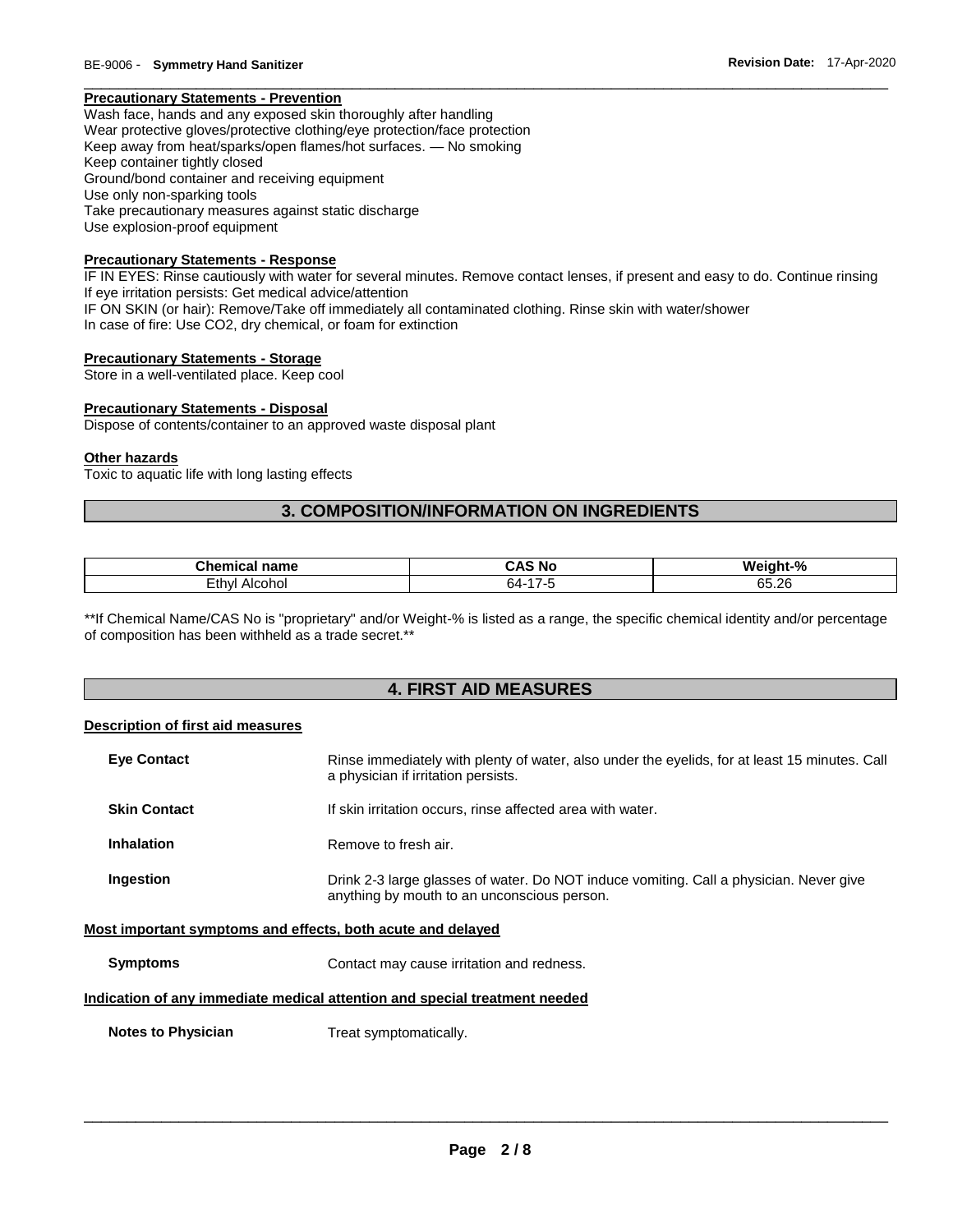### \_\_\_\_\_\_\_\_\_\_\_\_\_\_\_\_\_\_\_\_\_\_\_\_\_\_\_\_\_\_\_\_\_\_\_\_\_\_\_\_\_\_\_\_\_\_\_\_\_\_\_\_\_\_\_\_\_\_\_\_\_\_\_\_\_\_\_\_\_\_\_\_\_\_\_\_\_\_\_\_\_\_\_\_\_\_\_\_\_\_\_\_\_ **5. FIRE-FIGHTING MEASURES**

#### **Suitable Extinguishing Media**

Use extinguishing measures that are appropriate to local circumstances and the surrounding environment.

#### **Unsuitable Extinguishing Media** Not determined.

#### **Specific Hazards Arising from the Chemical**

Flammable due to alcohol content.

#### **Protective equipment and precautions for firefighters**

As in any fire, wear self-contained breathing apparatus pressure-demand, MSHA/NIOSH (approved or equivalent) and full protective gear.

# **6. ACCIDENTAL RELEASE MEASURES**

#### **Personal precautions, protective equipment and emergency procedures**

| <b>Personal Precautions</b> | Use personal protective equipment as required. Spills may be slippery. |
|-----------------------------|------------------------------------------------------------------------|
|-----------------------------|------------------------------------------------------------------------|

#### **Environmental precautions**

**Environmental precautions** See Section 12 for additional Ecological Information.

#### **Methods and material for containment and cleaning up**

**Methods for Clean-Up** Pick up with mop, wet/dry vac, or absorbent material. Rinse area with clear water and allow floor to dry before allowing traffic.

### **7. HANDLING AND STORAGE**

#### **Precautions for safe handling**

Advice on Safe Handling **Keep out of the reach of children. Keep away from heat/sparks/open flames/hot surfaces.** — No smoking. Keep container tightly closed. Ground/bond container and receiving equipment. Use explosion proof equipment. Use only non-sparking tools. Take precautionary measures against static discharges. Wear protective gloves/eye protection/face protection. Wash face, hands and any exposed skin thoroughly after handling.

#### **Conditions for safe storage, including any incompatibilities**

**Storage Conditions** Keep containers tightly closed in a dry, cool and well-ventilated place. Store away from heat, sparks, flame. Keep container closed when not in use. Store at room temperature. Protect from freezing.

**Incompatible Materials** Chlorine bleach.

# **8. EXPOSURE CONTROLS/PERSONAL PROTECTION**

#### **Exposure Guidelines**

| <b>Chemical name</b>     | <b>ACGIH TLV</b> | <b>OSHA PEL</b>                                                                                                | <b>NIOSH IDLH</b>                                              |
|--------------------------|------------------|----------------------------------------------------------------------------------------------------------------|----------------------------------------------------------------|
| Ethyl Alcohol<br>64-17-5 | STEL: 1000 ppm   | TWA: 1000 ppm<br>TWA: $1900 \text{ mg/m}^3$<br>(vacated) TWA: 1000 ppm<br>(vacated) TWA: $1900 \text{ mg/m}^3$ | IDLH: 3300 ppm<br>TWA: 1000 ppm<br>TWA: 1900 mg/m <sup>3</sup> |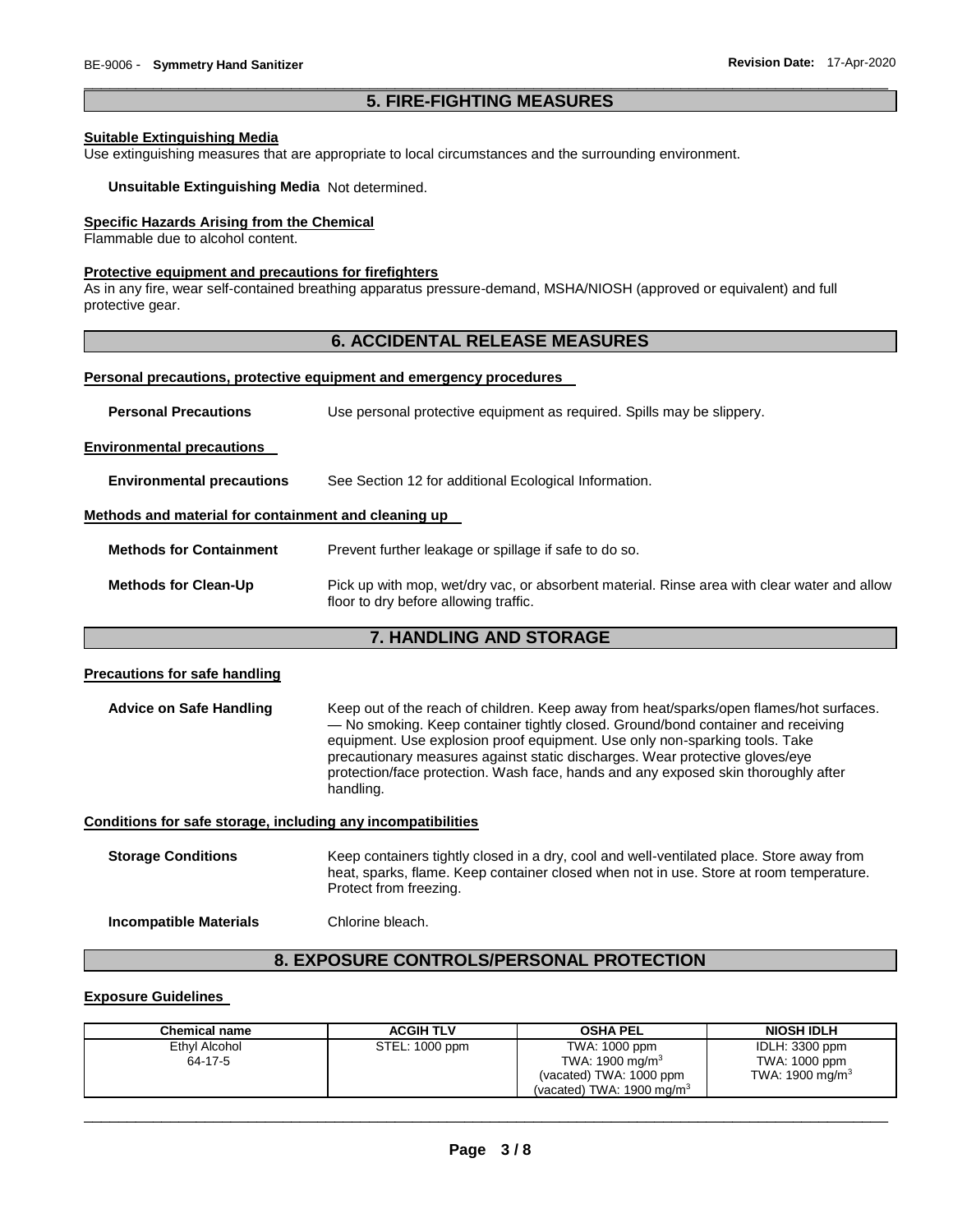#### **Appropriate engineering controls**

**Engineering Controls Apply technical measures to comply with the occupational exposure limits.** 

\_\_\_\_\_\_\_\_\_\_\_\_\_\_\_\_\_\_\_\_\_\_\_\_\_\_\_\_\_\_\_\_\_\_\_\_\_\_\_\_\_\_\_\_\_\_\_\_\_\_\_\_\_\_\_\_\_\_\_\_\_\_\_\_\_\_\_\_\_\_\_\_\_\_\_\_\_\_\_\_\_\_\_\_\_\_\_\_\_\_\_\_\_

#### **Individual protection measures, such as personal protective equipment**

| <b>Eye/Face Protection</b> | When using product, do not rub eyes. |
|----------------------------|--------------------------------------|
|----------------------------|--------------------------------------|

**Skin and Body Protection No protective equipment is needed under normal use conditions.** 

**Respiratory Protection** No protective equipment is needed under normal use conditions.

**General Hygiene Considerations** Handle in accordance with good industrial hygiene and safety practice.

# **9. PHYSICAL AND CHEMICAL PROPERTIES**

#### **Information on basic physical and chemical properties**

| <b>Physical state</b><br><b>Appearance</b> | Liquid<br>Clear thick liquid | Odor                  | <b>Fruity Floral</b> |
|--------------------------------------------|------------------------------|-----------------------|----------------------|
| <b>Color</b>                               | Not determined               | <b>Odor Threshold</b> | Not determined       |
| <b>Property</b>                            | <b>Values</b>                | Remarks • Method      |                      |
| рH                                         | Not available                |                       |                      |
| Melting point / freezing point             | Not determined               |                       |                      |
| Boiling point / boiling range              | 78 °C / 172 °F               |                       |                      |
| <b>Flash point</b>                         | 23 °C / 74 °F                | CC (closed cup)       |                      |
| <b>Evaporation Rate</b>                    | > 1.0                        | $(n-BuAc=1)$          |                      |
| <b>Flammability (Solid, Gas)</b>           | n/a-liquid                   |                       |                      |
| <b>Flammability Limit in Air</b>           |                              |                       |                      |
| Upper flammability or explosive<br>limits  | Not available                |                       |                      |
| Lower flammability or explosive<br>limits  | Not available                |                       |                      |
| <b>Vapor Pressure</b>                      | Not determined               |                       |                      |
| <b>Vapor Density</b>                       | Not determined               |                       |                      |
| <b>Relative Density</b>                    | 0.89                         |                       |                      |
| <b>Water Solubility</b>                    | <b>Mostly Soluble</b>        |                       |                      |
| Solubility in other solvents               | Not determined               |                       |                      |
| <b>Partition Coefficient</b>               | Not determined               |                       |                      |
| <b>Autoignition temperature</b>            | Not determined               |                       |                      |
| <b>Decomposition temperature</b>           | Not determined               |                       |                      |
| <b>Kinematic viscosity</b>                 | Not determined               |                       |                      |
| <b>Dynamic Viscosity</b>                   | Not determined               |                       |                      |
| <b>Explosive Properties</b>                | Not determined               |                       |                      |
| <b>Oxidizing Properties</b>                | Not determined               |                       |                      |

# **10. STABILITY AND REACTIVITY**

#### **Reactivity**

Not reactive under normal conditions.

# **Chemical stability**

Stable under recommended storage conditions.

#### **Possibility of hazardous reactions**

None under normal processing.

**Hazardous Polymerization** Hazardous polymerization does not occur.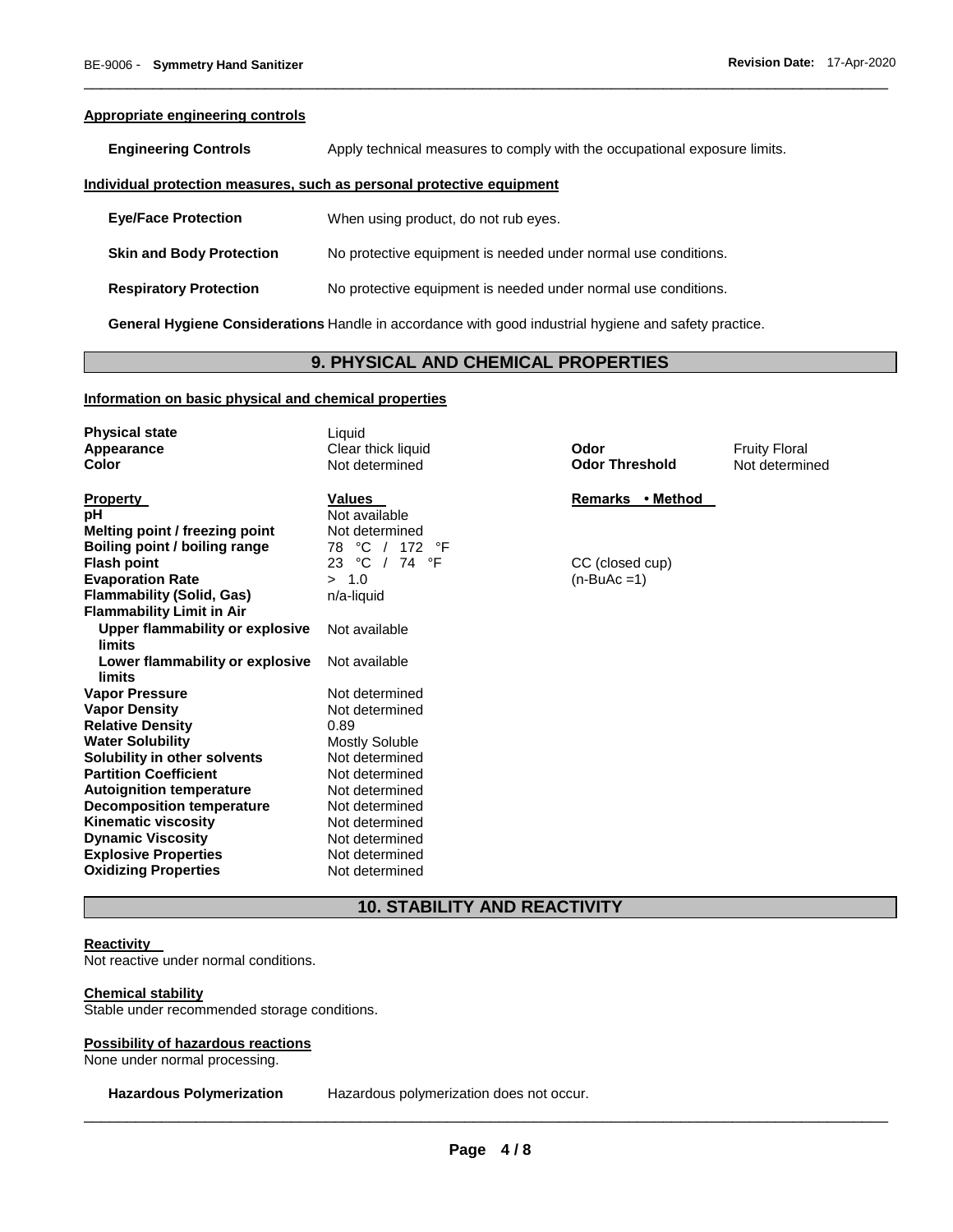### **Conditions to Avoid**

Heat, flames and sparks.

#### **Incompatible materials**

Chlorine bleach.

#### **Hazardous decomposition products**

None known based on information supplied.

# **11. TOXICOLOGICAL INFORMATION**

\_\_\_\_\_\_\_\_\_\_\_\_\_\_\_\_\_\_\_\_\_\_\_\_\_\_\_\_\_\_\_\_\_\_\_\_\_\_\_\_\_\_\_\_\_\_\_\_\_\_\_\_\_\_\_\_\_\_\_\_\_\_\_\_\_\_\_\_\_\_\_\_\_\_\_\_\_\_\_\_\_\_\_\_\_\_\_\_\_\_\_\_\_

#### **Information on likely routes of exposure**

| <b>Product Information</b> | Product does not present an acute toxicity hazard based on known or supplied information              |  |  |
|----------------------------|-------------------------------------------------------------------------------------------------------|--|--|
| <b>Eye Contact</b>         | Causes serious eye irritation.                                                                        |  |  |
| <b>Skin Contact</b>        | Not expected to be a skin irritant during prescribed use.                                             |  |  |
| <b>Inhalation</b>          | Under normal conditions of intended use, this material is not expected to be an inhalation<br>hazard. |  |  |
| Ingestion                  | Do not ingest.                                                                                        |  |  |

#### **Component Information**

| <b>Chemical name</b> | Oral LD50    | <b>Dermal LD50</b> | <b>Inhalation LC50</b> |
|----------------------|--------------|--------------------|------------------------|
| Ethyl Alcohol        | Rat          |                    | $'$ Rat $)$ 4 $\ldots$ |
| 64-17-5              | = 7060 mg/kg |                    | $= 124.7$ mg/L         |

#### **Symptoms related to the physical, chemical and toxicological characteristics**

**Symptoms** Please see section 4 of this SDS for symptoms.

#### **Delayed and immediate effects as well as chronic effects from short and long-term exposure**

**Carcinogenicity** Ethanol has been shown to be carcinogenic in long-term studies only when consumed as an alcoholic beverage.

| $R$ hamias<br>name<br>еннса | CCIU | I A D C        | <b>NTP</b> | <b>OCU</b> |
|-----------------------------|------|----------------|------------|------------|
| Ethyl<br>Alcohol<br>.       | A3   | Group<br>- - - | Knowr      |            |
| 47<br>$64-1$<br>7-0         |      |                |            |            |

#### **Legend**

*ACGIH (American Conference of Governmental Industrial Hygienists) A3 - Animal Carcinogen IARC (International Agency for Research on Cancer) Group 1 - Carcinogenic to Humans NTP (National Toxicology Program) Known - Known Carcinogen OSHA (Occupational Safety and Health Administration of the US Department of Labor)*

*X - Present* 

# **Numerical measures of toxicity**

**The following values are calculated based on chapter 3.1 of the GHS document** .

| Oral LD50                     | 10,818.27 mg/kg |
|-------------------------------|-----------------|
| ATEmix (inhalation-dust/mist) | 191.10 mg/L     |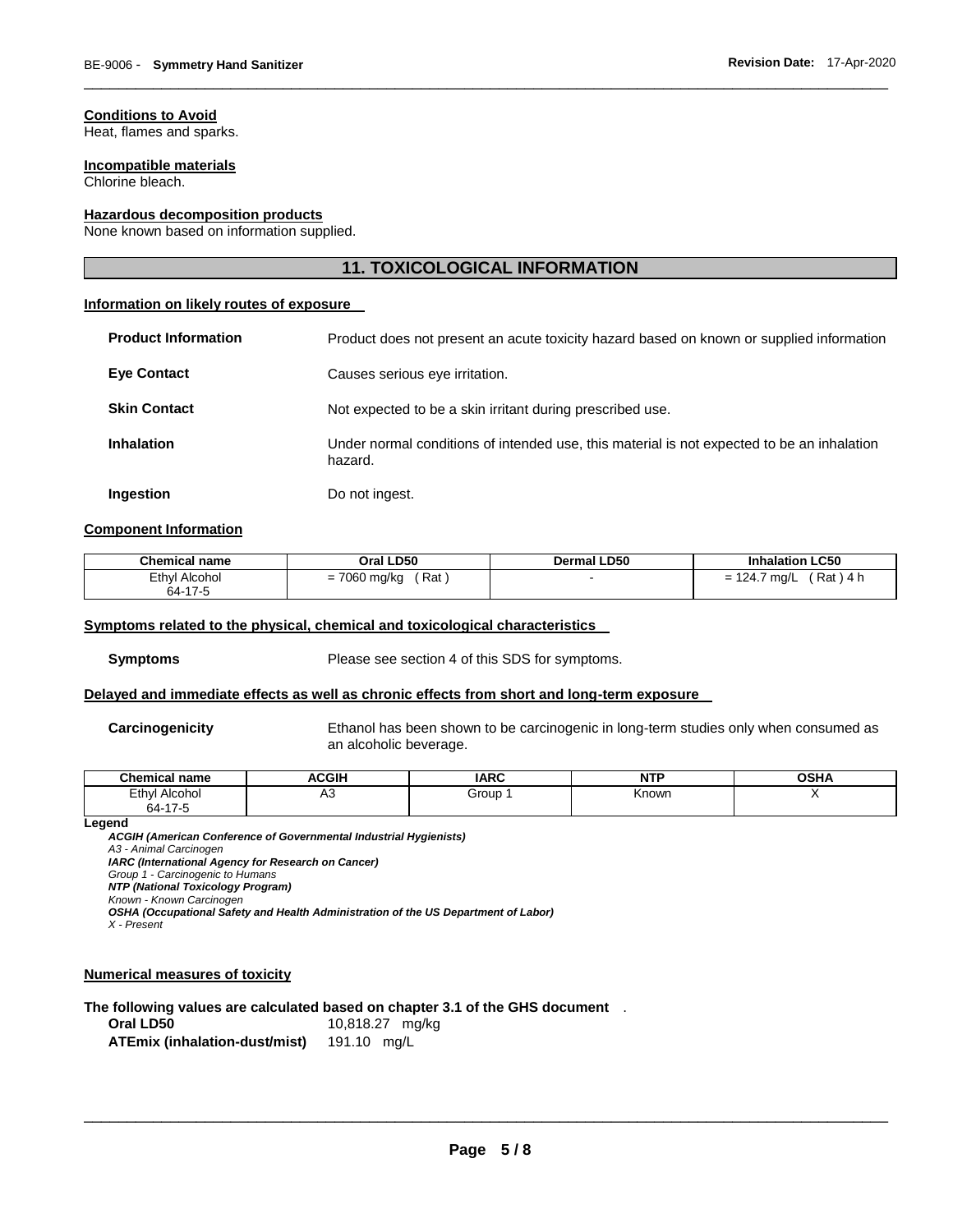# \_\_\_\_\_\_\_\_\_\_\_\_\_\_\_\_\_\_\_\_\_\_\_\_\_\_\_\_\_\_\_\_\_\_\_\_\_\_\_\_\_\_\_\_\_\_\_\_\_\_\_\_\_\_\_\_\_\_\_\_\_\_\_\_\_\_\_\_\_\_\_\_\_\_\_\_\_\_\_\_\_\_\_\_\_\_\_\_\_\_\_\_\_ **12. ECOLOGICAL INFORMATION**

# **Ecotoxicity**

Toxic to aquatic life with long lasting effects.

#### **Component Information**

| <b>Chemical name</b> | Algae/aguatic plants | <b>Fish</b>                       | Crustacea                                                         |
|----------------------|----------------------|-----------------------------------|-------------------------------------------------------------------|
| Ethyl Alcohol        |                      | 13400 - 15100: 96 h Pimephales    | 10800: 24 h Daphnia magna mg/L                                    |
| 64-17-5              |                      |                                   | promelas mg/L LC50 flow-through   EC50 2: 48 h Daphnia magna mg/L |
|                      |                      | 12.0 - 16.0: 96 h Oncorhynchus    | EC50 Static 9268 - 14221: 48 h                                    |
|                      |                      | mykiss mL/L LC50 static 100: 96 h | Daphnia magna mg/L LC50                                           |
|                      |                      | Pimephales promelas mg/L LC50     |                                                                   |
|                      |                      | static                            |                                                                   |

# **Persistence/Degradability**

Not determined.

#### **Bioaccumulation**

There is no data for this product.

#### **Mobility**

| <b>Chemical name</b> | coefficient<br>$\cdot$<br>Partition |
|----------------------|-------------------------------------|
| Ethyl<br>Alcohol     | 0.25<br>-∪.ა∠                       |
| $64-17$              |                                     |

# **Other Adverse Effects**

Not determined

# **13. DISPOSAL CONSIDERATIONS**

#### **Waste Treatment Methods**

| <b>Disposal of Wastes</b>     | Disposal should be in accordance with applicable regional, national and local laws and<br>regulations. |
|-------------------------------|--------------------------------------------------------------------------------------------------------|
| <b>Contaminated Packaging</b> | Disposal should be in accordance with applicable regional, national and local laws and<br>regulations. |

# **California Hazardous Waste Status**

| <b>Chemical name</b>     | California<br><b>Hazardous Waste Status</b> |  |  |
|--------------------------|---------------------------------------------|--|--|
| Ethyl<br>Alcohol<br>.    | Toxic                                       |  |  |
| $\rightarrow$<br>64-<br> | $\cdot$ .<br>lanitable                      |  |  |

# **14. TRANSPORT INFORMATION**

**Note** Please see current shipping paper for most up to date shipping information, including exemptions and special circumstances.

#### **DOT**

| UN/ID No                    | UN1170           |
|-----------------------------|------------------|
| <b>Proper Shipping Name</b> | Ethanol solution |
| <b>Hazard class</b>         | З                |
| <b>Packing Group</b>        | Ш                |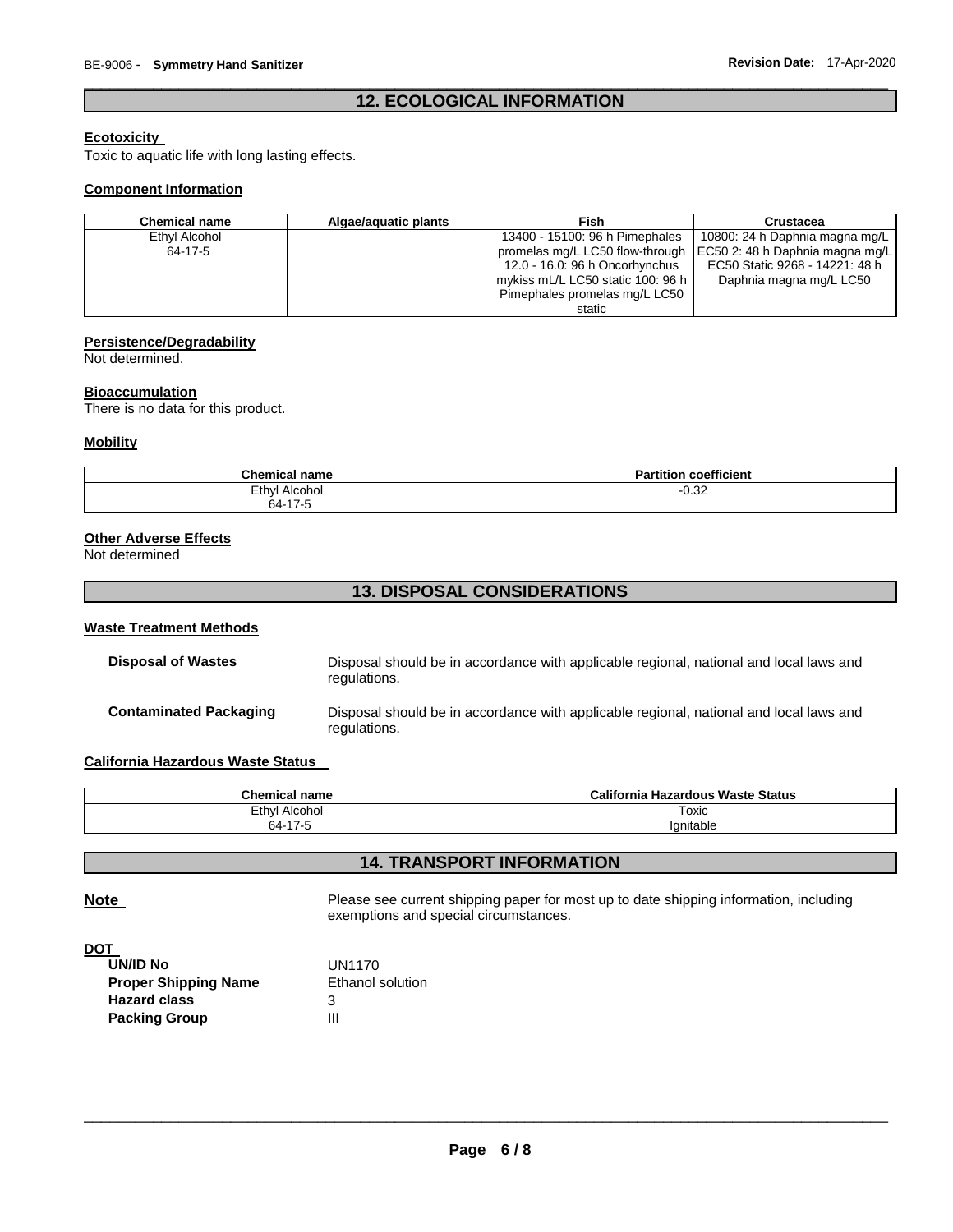| UN1170           |
|------------------|
| Ethanol solution |
| 3                |
| Ш                |
|                  |
| UN1170           |
| Ethanol solution |
| З                |
| Ш                |
|                  |

# **15. REGULATORY INFORMATION**

\_\_\_\_\_\_\_\_\_\_\_\_\_\_\_\_\_\_\_\_\_\_\_\_\_\_\_\_\_\_\_\_\_\_\_\_\_\_\_\_\_\_\_\_\_\_\_\_\_\_\_\_\_\_\_\_\_\_\_\_\_\_\_\_\_\_\_\_\_\_\_\_\_\_\_\_\_\_\_\_\_\_\_\_\_\_\_\_\_\_\_\_\_

#### **International Inventories**

| <b>Chemical name</b> | <b>TSCA TSCA Inventory DSL/NDSL  </b><br><b>Status</b> | <b>EINECS/ELI</b><br><b>NCS</b> | <b>ENCS</b> | <b>IECSC</b> | <b>KECL</b> | <b>PICCS</b> | <b>AICS</b> |
|----------------------|--------------------------------------------------------|---------------------------------|-------------|--------------|-------------|--------------|-------------|
| Ethyl<br>Alcohol     | <b>ACTIVE</b>                                          |                                 |             |              |             |              |             |

#### **Legend:**

**IATA** 

*TSCA - United States Toxic Substances Control Act Section 8(b) Inventory* 

*DSL/NDSL - Canadian Domestic Substances List/Non-Domestic Substances List* 

*EINECS/ELINCS - European Inventory of Existing Chemical Substances/European List of Notified Chemical Substances* 

*ENCS - Japan Existing and New Chemical Substances* 

*IECSC - China Inventory of Existing Chemical Substances* 

*KECL - Korean Existing and Evaluated Chemical Substances* 

*PICCS - Philippines Inventory of Chemicals and Chemical Substances* 

*AICS - Australian Inventory of Chemical Substances* 

#### **US Federal Regulations**

# **CERCLA**

This material, as supplied, does not contain any substances regulated as hazardous substances under the Comprehensive Environmental Response Compensation and Liability Act (CERCLA) (40 CFR 302) or the Superfund Amendments and Reauthorization Act (SARA) (40 CFR 355).

# **SARA 313**

Section 313 of Title III of the Superfund Amendments and Reauthorization Act of 1986 (SARA). This product does not contain any chemicals which are subject to the reporting requirements of the Act and Title 40 of the Code of Federal Regulations, Part 372

#### **CWA (Clean Water Act)**

This product does not contain any substances regulated as pollutants pursuant to the Clean Water Act (40 CFR 122.21 and 40 CFR 122.42)

# **US State Regulations**

#### **California Proposition 65**

This product contains the following Proposition 65 chemicals.

| <b>Chemical name</b>         | <b>California Proposition 65</b> |
|------------------------------|----------------------------------|
| Ethyl<br>l Alcohol - 64-17-5 | Carcinogen                       |
|                              | Developmental                    |

#### **U.S. State Right-to-Know Regulations**

| <b>Chemical name</b>   | New Jersey | <b>Massachusetts</b> | Pennsvlvania |
|------------------------|------------|----------------------|--------------|
| Ethyl<br>Alcohol<br>__ |            |                      |              |
| 64-17-5<br>$\sim$      |            |                      |              |